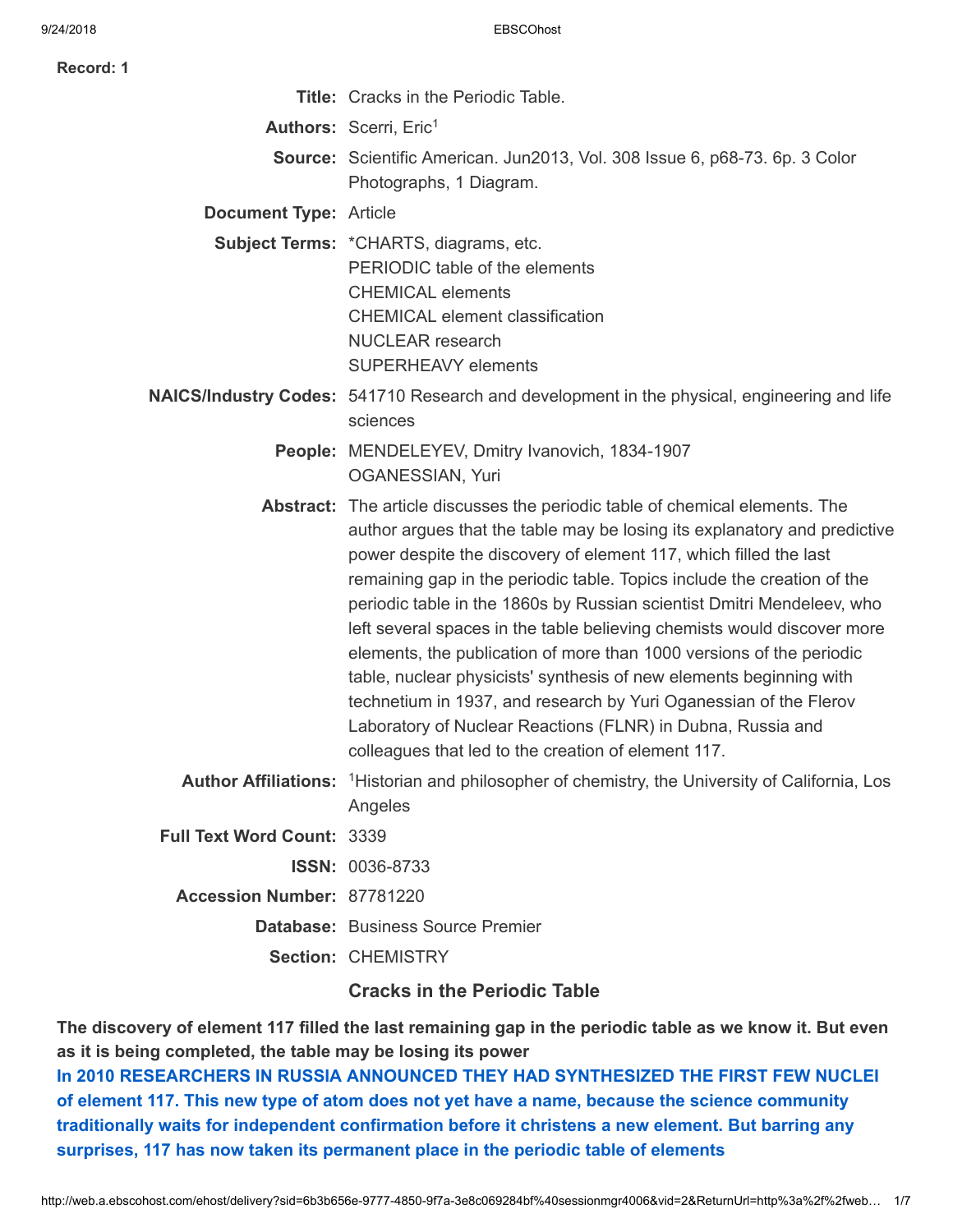All elements up to 116, plus element 118, had been found previously, and 117 filled the last remaining gap in the bottom row. This achievement marks a unique moment in history. When Dmitri Mendeleev -- also Russian - - and others created the periodic table in the 1860s, it was the first grand scheme to organize all the elements known to science at the time. Mendeleev left several spaces blank in his table, and he made the bold guess that someday new elements would be discovered that would fill those blanks. Countless revisions of the table followed, but all of them had gaps -- until now. With element 117, the periodic table is complete for the first time.

The ghost of Mendeleev would probably savor the triumph of his vision -- for a while at least, until chemists and nuclear physicists synthesize the next few elements, requiring the addition of new rows and possibly leaving new gaps behind.

Even as the last few pieces of the puzzle were falling into place, however, something more fundamental was beginning to look amiss. And it might undermine the very rationale behind the table's existence: the recurring patterns that give the periodic table its name.

Mendeleev did not just predict the existence of elements yet to be seen; more remarkably, he correctly guessed their chemical properties, based on those recurring patterns. But as the atomic numbers -- the number of protons in a nucleus -- reached higher, some of the added elements no longer behaved the way the periodic law requires; that is, their chemical interactions, such as the types of bonds they form with other atoms, did not resemble those of other elements in the same column of the table. The reason is that some of the electrons orbiting the heaviest nuclei reach speeds that are a substantial fraction of the speed of light. They become, in physics parlance, "relativistic," causing the atoms' behavior to differ from what is expected from their position in the table. Moreover, predicting exactly how each atom's orbital structure will pan out is extremely challenging. Thus, even as Mendeleev's creation has filled up and scored its successes, it may have begun to lose its explanatory and predictive power.

# **A COMPLETE SUCCESS**

ALTHOUGH MORE THAN 1,000 versions of the periodic table have been published so far, with variations in the arrangement of elements as well as in which elements they contained, all share one essential feature. When the elements are arranged sequentially, based on their atomic number (the first attempts used atomic weights instead), their chemical properties tend to repeat after a particular sequence of elements. For example, if we begin with lithium and move eight places ahead, we reach sodium, which has many similar features - both are metals soft enough to cut with a knife, and both react vigorously with water. If we then move a further eight places ahead, we reach potassium, which is also soft and reactive with water, and so on.

In the earliest periodic tables, including those designed by Mendeleev but also by others, the length of each period -- and thus the length of each row -- was always eight. Soon, however, it became clear that the fourth and fifth periods repeated not after eight elements but after 18. Correspondingly, the fourth and fifth rows of the table were wider than the previous ones to accommodate the extra block of elements (the transition metals, which in the familiar view of the periodic table, sit in the middle). The sixth period turned out to be even longer, containing 32 elements, because of the inclusion of a series of 14 elements called the lanthanides -- more recently renamed as lanthanoids.

In 1937 nuclear physicists began to synthesize new elements, starting with technetium. It filled one of four gaps in the table then known, which extended from 1 (hydrogen) to 92 (uranium). The other three missing pieces soon followed, two of them synthesized (astatine and promethium) and the third found in nature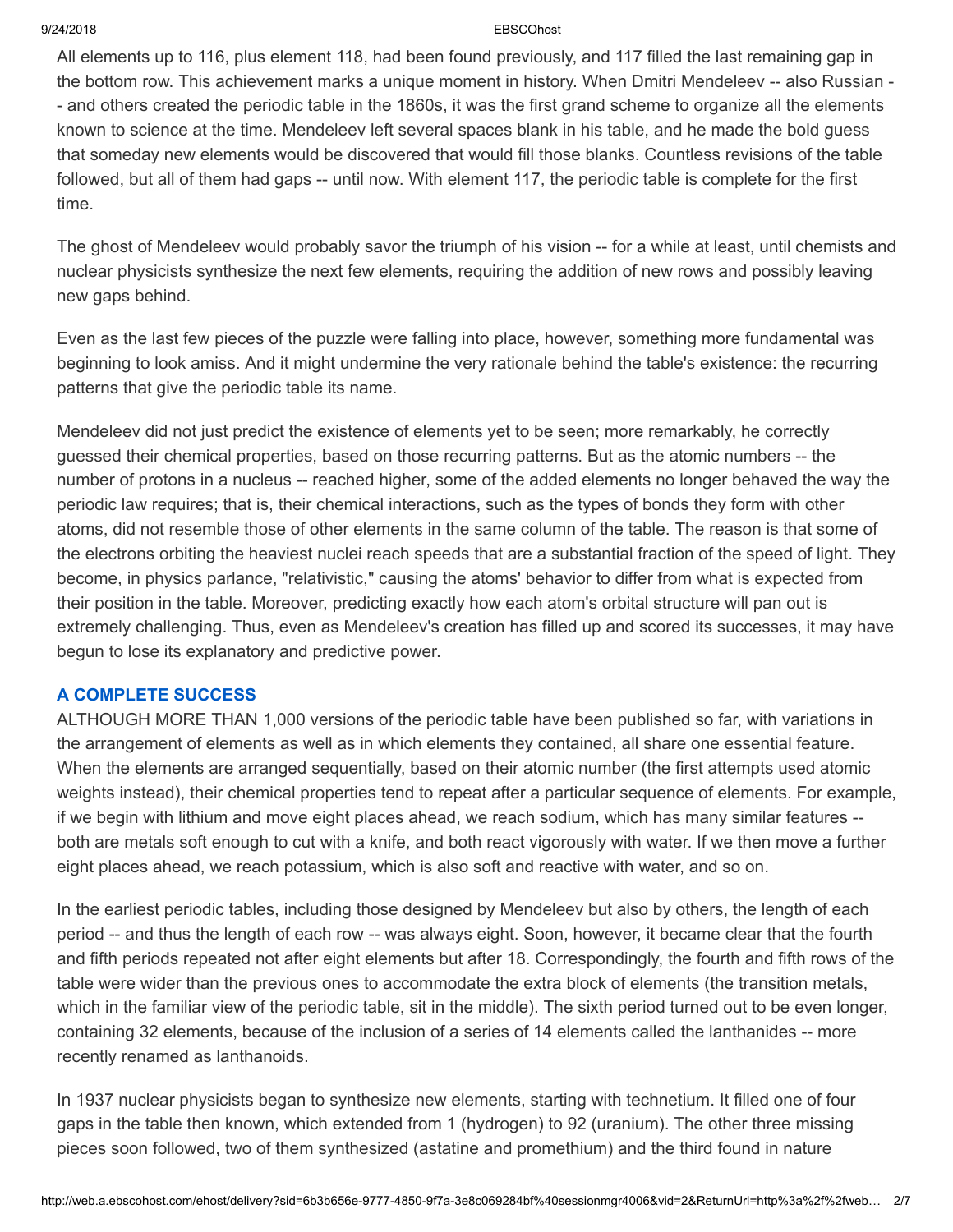(francium). But even as those gaps were being filled, new discoveries were being added to the periodic table beyond uranium, leaving new gaps.

American chemist Glenn Seaborg realized that actinium, thorium and protactinium, together with uranium and the following 10 elements, were part of a new series, which, like the lanthanoids, had 14 elements and which became known as the actinides, or actinoids. (Because the extra elements in these two series would make the table even wider, standard periodic tables display the two 14-element series in a separate block at the bottom.)

As scientists realized in the first half of the 20th century, the periodicity of the elements is rooted in quantum physics and, in particular, in the physics of how electrons orbit the nucleus. The orbits of electrons come in a discrete range of shapes and sizes. Atoms with larger atomic numbers have the same orbit types, or "orbitals," as those of lower numbers, while adding new types. The first period has one type only, named s, which can be occupied by one or two electrons (one for hydrogen; two for helium). The second and third periods each add one more s-type orbital, plus three orbitals of a new type, p. Again, each of these four orbitals can be occupied by one or two electrons, for a potential total of eight electrons -- which gives rise to the periodicity of eight in the original versions of the table. The fourth and fifth periods have, in addition to the s and p types, a third kind, d, which adds an extra 10 places for the electrons and thus stretches periods to 18. Finally, the last two cycles have orbitals of types s, p, d and f and have a length of 32 elements  $(18 + 14)$ .

When Yuri Oganessian and his collaborators at the Joint Institute for Nuclear Research near Moscow announced they had synthesized the elusive element 117, all elements in the last row were now in place. The intimate connection between the structure of the table and that of atoms means that the completion of the table was not purely a matter of aesthetics or of organizing information on paper. Element 118 is the only one that has all its s, p, d and f orbitals filled with electrons.

If more elements are ever synthesized, they will take their place on an entirely new row of the table. Element 119, the one that is most likely to appear next [see box on preceding page], would start a new cycle -- again with the simplest type of orbital, the s orbital. Element 119 and the following element 120 would occupy the first two slots in the new eighth period. But with element 121, a wholly new block would start, at least in principle, which would involve orbitals never encountered before: the g orbitals. As before, the new orbital types add new possibilities for the electrons and thus lengthen the periodicity, raising the number of columns. This block of elements would broaden the table to as many as 50 columns (although chemists have already devised more compact ways of arranging such an expanded table).

A completed table -- one with all its rows filled in -- would seem to be the ultimate fulfillment of Mendeleev's dream. And it might have been, were it not for Albert Einstein and his special theory of relativity.

## **BREAKING BAD?**

AS WE MOVE FROM LOWER to higher atomic numbers, nuclear charge increases because of the additional protons. As nuclear charge increases, so does the speed of the electrons in the inner orbitals -- to the point that the special theory of relativity begins to play a bigger role in explaining their behavior. This effect causes a contraction in the size of the inner orbitals and makes them more stable. That tightening has a knock-on effect on the other s and p orbitals, which also tighten, including the "valence" orbitals, the outermost ones, which govern the chemical properties.

All these phenomena come under the name of the direct relativistic effect, which, broadly speaking, increases with the charge on the nucleus of each atom. Some competing effects, however, make things more complicated. Whereas the direct relativistic effect stabilizes certain orbitals, another, "indirect" relativistic effect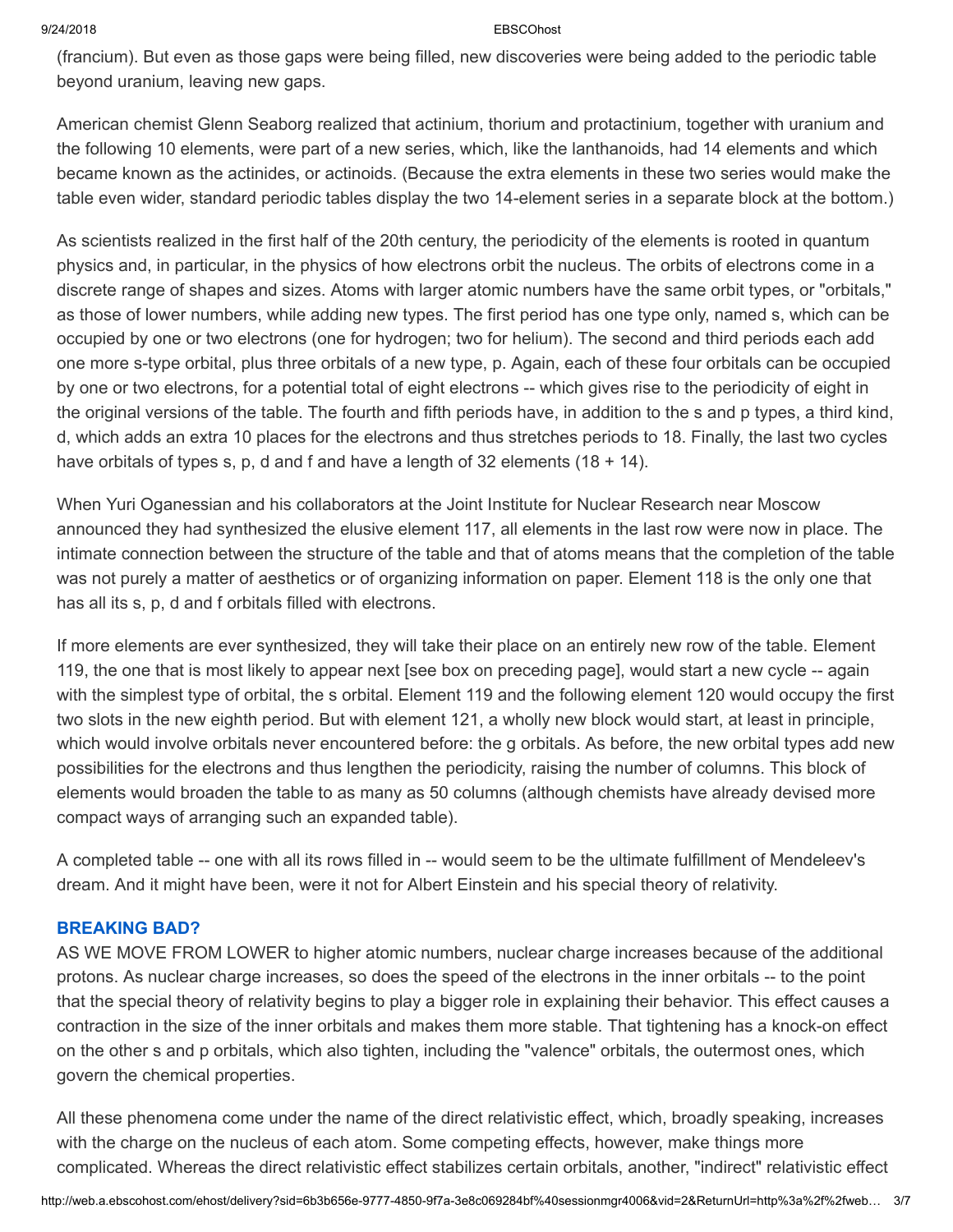destabilizes the d and f orbitals. It is a kind of electrostatic screening by the s and p electrons, whose negative charges partially neutralize the attraction from the positive charge of the nucleus as measured from farther out. Thus, to distant electrons the nucleus appears to have less, not more, electrostatic pull.

Some relativistic effects on elements are apparent in everyday life. For example, they explain the color of gold, which sets it apart from the colorless elements surrounding it in the d-orbital block of the periodic table -- such as silver, which lies directly above gold.

An atom of a d-block metal, when hit by a photon of the right wavelength, undergoes a transition. It absorbs the photon, and the photon's energy makes an electron jump from a d orbital to the s orbital directly above it. In silver, this gap between orbital energies is rather large, so that it takes a photon in the ultraviolet region of the spectrum to trigger the transition. But photons in the spectrum of visible light, having lower energy than ultraviolet rays, just bounce off, so that to our eyes the material appears to act as a nearly perfect mirror.

In gold, the relativistic contraction lowers the energy of the s orbitals even as it raises the energy of the d orbitals, thus narrowing the gap between the two levels. Now the transition requires less energy -- exactly that carried by a photon in the blue part of the spectrum. Photons of all other colors still bounce off, however, and we observe white light minus blue light -- which yields the characteristic golden-yellow color.

Pekka Pyykkö of the University of Helsinki and others went on to predict a number of effects that relativity has on gold, including the fact that it could bind to other atoms in surprising new ways. The compounds they expected to result from such interactions were subsequently discovered, a feat that somewhat paralleled the exploits of Mendeleev in anticipating new elements. Pyykkö's successful predictions included bonds between gold and the noble gas xenon -- which is usually extremely inert -- and triple bonds between gold and carbon. Another success was a spherical molecule involving one atom of the metal tungsten and 12 atoms of gold and resembling the all-carbon "fullerenes," better known as buckyballs. This gold fullerene forms quite spontaneously when tungsten and gold are vaporized in the presence of helium gas.

Relativistic quantum-mechanical calculations have also proved indispensable in studying how gold clusters can act as catalysts -- for example, to break down toxic chemicals typical of car exhaust -- even though bulk gold is notoriously inert.

# **SUPERHEAVY SURPRISES**

EVEN WITH THE EMERGENCE of relativistic effects, elements such as gold still do not deviate too far from the character expected. Until recently, novel elements by and large matched the properties that were anticipated based on their position in the periodic table. But worse (or perhaps more interesting) surprises were yet to come. Some tests on the chemistry of the most recently discovered elements have begun to show what could be serious cracks in the periodic law.

Using particle accelerators to smash heavy nuclei together, nuclear physicists are able to produce "superheavy" elements -- those beyond atomic number 103. Early experiments in the 1990s on rutherfordium (104) and dubnium (105) already suggested that these elements did not have the properties expected for them according to their positions in the periodic table. For example, Ken Czerwinski and his colleagues at the University of California, Berkeley, found that in solution, rutherfordium reacted in ways similar to plutonium, an element that is quite distant in the periodic table. Similarly, dubnium was showing signs of behaving more like the element protactinium, which is again rather distant in the periodic table. According to the periodic law, these two elements should have behaved instead like those directly above them in the periodic table, namely, hafnium and tantalum.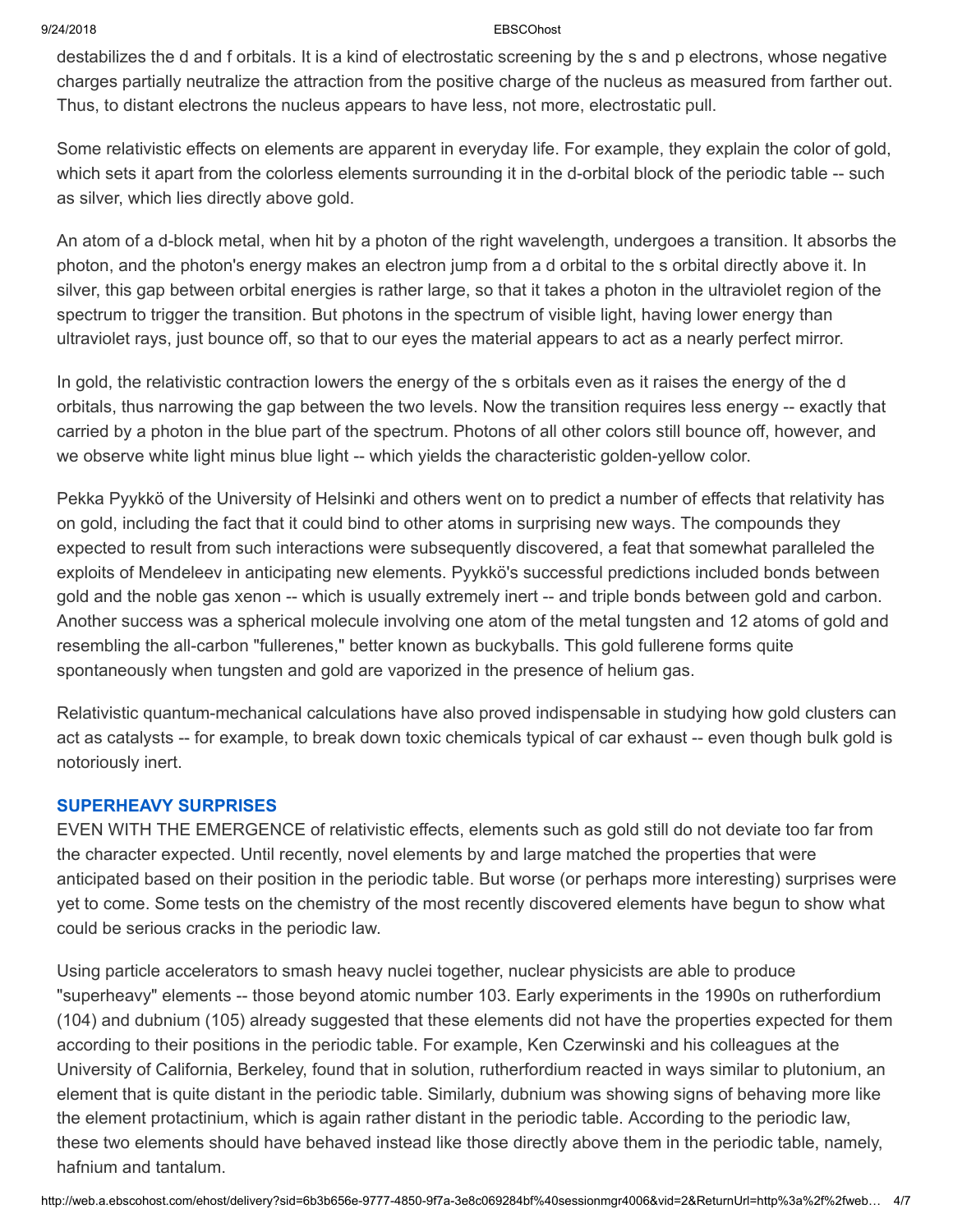In more recent work, scientists have been able to synthesize new super-heavy elements in only extremely small numbers: the discovery of element 117 was based on the observation of just six atoms. Super-heavy elements also tend to be very unstable, decaying into lighter elements in a fraction of a second. Experts mostly are left to observe the debris of this nuclear decay, which yields information on the physics and chemistry of their nuclei. In this state of affairs, investigating chemical properties through traditional "wet" chemistry -- put the stuff into a flask and watch it react with other chemicals -- is out of the question. And yet scientists have come up with ingenious techniques to study the chemistry of these elements one atom at a time.

Chemical experiments carried out on the next two elements were, compared with those on 104 and 105, disappointing. Sea-borgium (106) and bohrium (107) seemed to act just the way Mendeleev would have guessed, inspiring researchers to give titles such as "Oddly Ordinary Seaborgium" and "Boring Bohrium" to their scholarly papers. The periodic law seemed to be back in business.

In the case of element 112, chemists and physicists have been trying to assess whether the element behaves more like mercury, which sits directly above it in the periodic table, or like the noble gas radon, as some relativistic calculations predict. In such experiments, teams synthesize atoms of 112, along with some heavy isotopes of mercury and radon. (Although mercury and radon occur naturally in substantial amounts, investigators use synthetic ones because they can produce them in conditions identical to those that give rise to the heavier elements, rather than relying on data that apply to the macroscopic properties of the more abundant lighter elements.)

The experimenters then allow all these atoms to deposit on a surface kept at very low temperature and coated partly with gold and partly with ice. If element 112 truly behaves like a metal, it will bind to gold. If it is more like the noble gas radon, it will tend to deposit on the ice. To date, different laboratories have obtained different results, and the situation is still far from settled.

The effects of relativity on element 114 also remain to be seen. Initial results reported by Robert Eichler and his group at the Paul Scherrer Institute in Switzerland indicate some genuine surprises here, given that the disagreement with the theory is quite pronounced.

New additions to the periodic table will surely follow, and research into the chemistry of those elements will help clarify the dilemma. A more general question is whether there is an end to the periodic table. The overall consensus is that when the number of protons becomes too large, nuclei will not form, even for a fleeting instant. But opinions seem to differ as to where the new elements will stop. In calculations that assume the nucleus is pointlike, the limit appears to be at element 137. Other experts who have taken account of the volume of the nucleus estimate the final element to have an atomic number of 172 or 173.

It is simply not yet clear whether the principle that elements in the same column in the periodic table behave similarly remains valid for very heavy atoms. That question is of no great practical consequence, at least for the foreseeable future. The loss of predictive power in the superheavy realm will not affect the usefulness of the rest of the table. And the typical chemist will never get to play with any of the elements of highest atomic numbers: these elements' nuclei are all very unstable, which means that they decay into lighter elements instants after being created.

Still, the question of special relativity's effect strikes at the very heart of chemistry as a discipline. If the periodic law does lose its power, then chemistry will be in a sense more reliant on physics, whereas a periodic law that holds up would help the field maintain a certain level of independence. In the meantime, perhaps, Mendeleev's ghost should just kick back and marvel at the success of his favorite brainchild. SA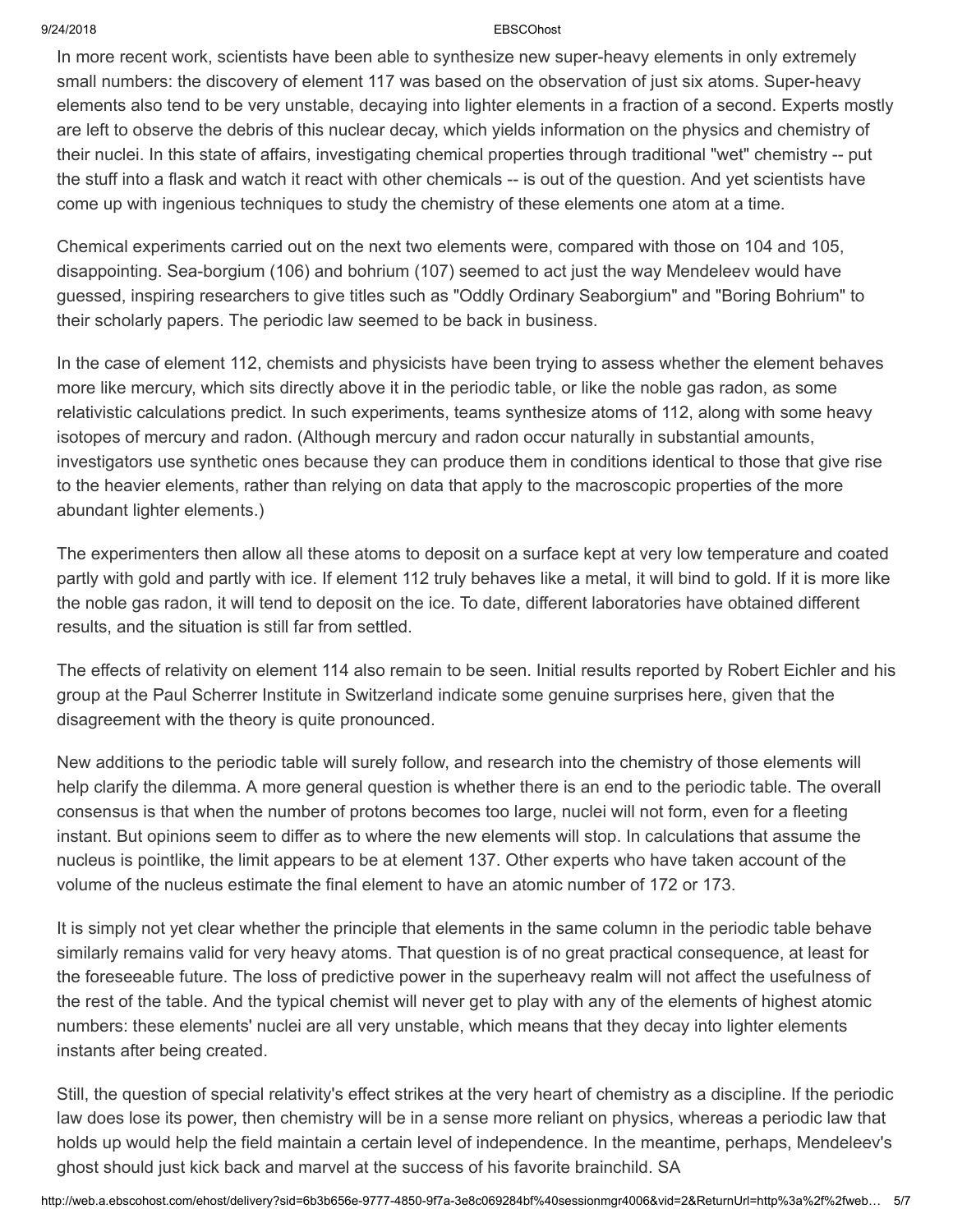# **MORE TO EXPLORE**

The Periodic Table, Its Story and Its Significance. Eric Scerri. Oxford University Press, 2007.

A Suggested Periodic Table up to Z ≤ 172, Based on Dirac-Fock Calculations on Atoms and Ions. Pekka Pyykkö in Physical Chemistry Chemical Physics, Vol. 13, No. 1, pages 161-168; 2011.

A Very Short Introduction to the Periodic Table. Eric Scerri. Oxford University Press, 2011.

## **SCIENTIFIC AMERICAN ONLINE**

See a slide show of the many shapes the periodic table has taken throughout history, plus more ultimedia content, at ScientificAmerican.com/jun2013/periodic-table

## **IN BRIEF**

**The discovery** of element 117 in 2010 completed for the first time the periodic table as we know it -- at least until new discoveries will force chemists to extend it by adding a new row.

**Some recent additions,** however, may differ in their chemistry from the elements in the same column, breaking the periodic rule that had defined the table for a century and a half.

**The surprising behavior** may result from effects described by the special theory of relativity, which make some electron orbits tighter, among other effects.

**Nuclear physicists continue** in their quest to synthesize new elements, which will have new types of electron orbitals -- and to understand their chemistry from studying a handful of short-lived atoms.

# **THE FUTURE PERIODIC TABLE An Ever Growing Cabinet of Chemical Wonders**

The periodic table organizes the elements according to recurring patterns in their chemical properties. Those properties are determined by the orbits of an atom's electrons about its nucleus, or "orbitals" -- and specifically by the outermost orbitals. Going from lower atomic numbers to higher ones, the structures of the outer orbitals change in a recurring, or periodic, way. For instance, elements 5 to 10 have outer orbitals of a family called p, and those repeat again for elements 13 to 18 -- all these elements therefore belong to the same "p-block" (blue).

## **New Kid, New Block**

This form of the periodic table is called the Janet left-step table, after Charles Janet. Its bottom row will be completed with the discovery of elements 119 and 120, whose outer orbitals are s type. Element 121 will be the first to have orbitals of a new family, called g type, and it will therefore take its place in an entirely new block (bottom left).

Sample structures: Lithium (Li) has two s orbitals, containing three electrons (not shown) in total. Boron (B) has two s orbitals (four electrons total) and an outer p orbital with one electron.

Every two periods, and thus every two rows in the table, a new family of electron orbitals appears. Shown at the right are examples of orbital shapes, one for each family.

DIAGRAM: THE FUTURE PERIODIC TABLE